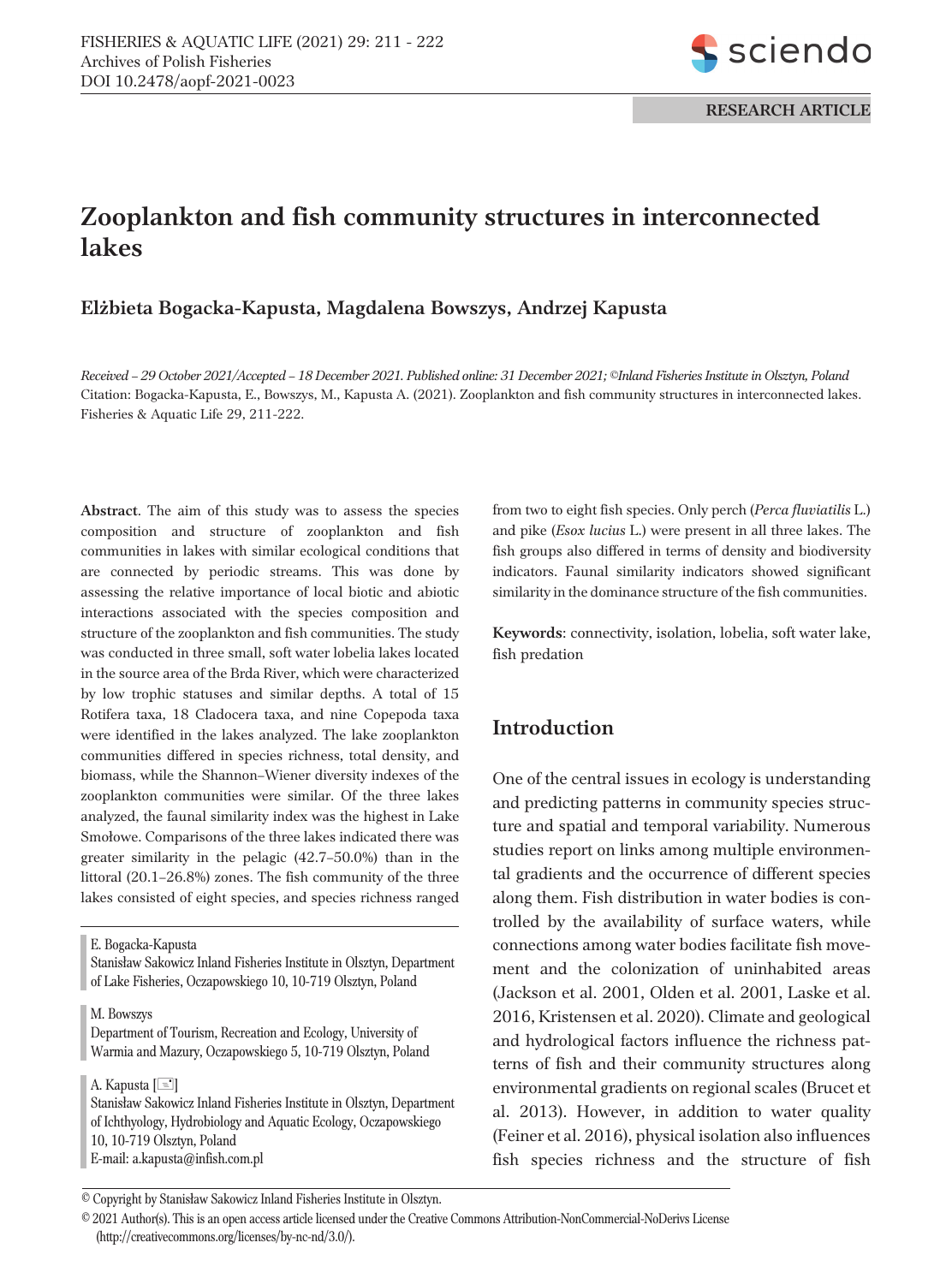communities on local scales (Tonn and Magnuson 1982, MacDougall et al. 2018).

Zooplankton is a key intermediary in aquatic food webs that transfers energy from primary producers to consumers. Zooplankton species richness in lakes depends primarily on factors related to lake size (Dodson 1992), productivity (Sługocki and Czerniawski 2018), temperature (Hessen et al. 2007), water quality (Jeppesen et al. 2000), and fish predation pressure (Hessen et al. 2006). The location of lakes and their surface area in surrounding landscapes significantly influence zooplankton species richness, which suggests that the phenomena of dispersion might increase zooplankton species richness (Hobæk et al. 2002, Dodson et al. 2005).

Nutrient-poor, soft water lakes found in the temperate and boreal zones of the northern hemisphere are highly valuable ecosystem elements (Murphy 2002). The low nutrient content supports the occurrence of isoetids, which are becoming increasingly rare because of nutrient enrichment associated with changes in land use and urbanization (Weckström et al. 2010). These lakes usually have no inlets or outlets or are fed by periodic streams. The specific physicochemical conditions in soft water lakes include low mineralization (conductivity < 100 µS  $\text{cm}^{-1}$ ), low calcium content, high water transparency, a pH range of 5.5–7.5, and low concentrations of nitrogen and phosphorous (Borowiak et al. 2020). Aquatic invertebrate diversity is also generally low in soft water lakes (Kuczyñska-Kippen et al. 2017), and they often have small numbers of fishes (Heese 2000, Kapusta and Czarkowski 2016).

Lakes located in areas of river sources can be isolated in the sense that they can be linked with other water bodies by periodic streams, and fish can even use such streams as colonization routes (Öhman et al. 2006, Heim et al. 2019). If environmental conditions in isolated lakes become inhospitable for fish breeding or survival, species can disappear for long periods of time, while lakes that are linked can be recolonized quickly. Therefore, environmental conditions have a greater influence on faunal community structure in isolated lakes than in those that are linked. The aim of this study was to assess the

species compositions and structures of the zooplankton and fish communities in lakes with similar environmental conditions that are linked by periodic streams. The study was performed by assessing the relative importance of local biotic and abiotic interactions associated with the species composition and structure of the zooplankton and fish communities in three lakes.

# **Materials and methods**

#### **Study area**

The study was conducted on three, small oligotrophic lakes located in the source area of the Brda River (Table 1). The Brda flows out of Lake Smołowe (54°01'57,6"N; 17°04'38,6"E) as a periodic stream and into Lake Kamieñ (54°01'35,7"N; 17°03'47,6"E) and then into Lake Orle (54°01'05,5"N; 17°03'59,6"E). The stream flowing out of Lake Smołowe is 950 m long and reaches a flow rate of 0.1 L  $s^{-1}$ . The stream connecting lakes Kamieñ and Orle is 180 m long and has a flow rate of  $0.5$  L s<sup>-1</sup>. The flow rate of the river at the Lake Orle outflow is up to 10 L  $s^{-1}$ . All of the lakes are post-glacial and are located in a forested watershed. Common features of these lakes include low conductivity, a similar pH range close to neutral, and low trophic status (Table 1). All three lakes are classified as nature reserves and fishing and recreational activities are prohibited in them. *Lobelia dortmanna*, *Isoëtes lacustris*, and *Littorella uniflora*, species that are typical of lobelia lakes, occur here*.*

## **Zooplankton sampling**

Zooplankton samples were collected in March, June, and August 2013 in the pelagic and littoral zones of each lake. Samples for chemical and zooplankton analyses were collected with a TOÑ sampler with a capacity of 5 L (entire sample 25 L). The sampling stations in pelagic zone were located close to the deepest parts of the lakes. Samples were taken at 2 m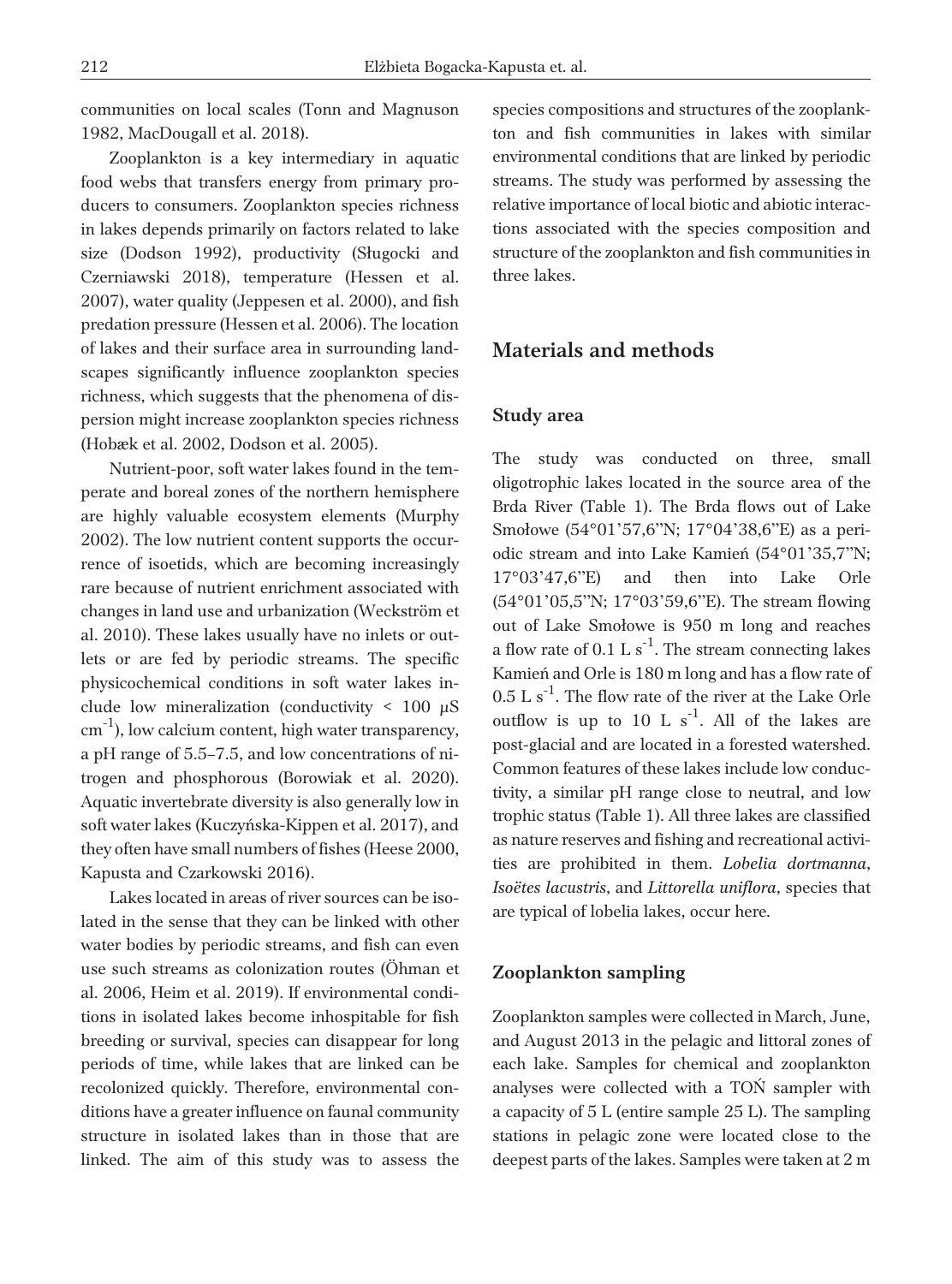**Table 1**

Environmental parameters of the three studded lakes

| Variable                                    | Smołowe | Kamień | Orle  |
|---------------------------------------------|---------|--------|-------|
| Altitude                                    | 180.8   | 172.0  | 170.3 |
| Watershed area $(km^2)$                     | 1.66    | 3.88   | 0.51  |
| Lake area (ha)                              | 35.5    | 49.4   | 11.2  |
| Maximum depth (m)                           | 12.2    | 15.2   | 10.8  |
| Mean depth (m)                              | 4.6     | 6.6    | 6.2   |
| Conductivity ( $\mu$ S cm <sup>-1</sup> )   | 27      | 54     | 55    |
| TDS $(mg L-1)$                              | 17.5    | 34.5   | 35.5  |
| pH                                          | 6.8     | 7.1    | 7.2   |
| Oxygen in the epilimnion (mg $O_2 L^{-1}$ ) | 9.3     | 9.4    | 9.3   |
| Secchi disc visibility (m)                  | 3.5     | 3.6    | 3.3   |
| Chl a $(mg L^{-1})$                         | 5.3     | 4.6    | 2.1   |
| $TP (mg PL-1)$                              | 0.02    | 0.02   | 0.04  |
| TN $(mg N L^{-1})$                          | 0.99    | 0.73   | 0.83  |
| TSI                                         | 39      | 38     | 39    |

intervals from the surface to the bottom. The water was filtered through plankton nets with a mesh size of 30 µm and fixed with Lugol's solution and ethyl alcohol. At the sampling site, Secchi depth (SD) was determined and water temperature, oxygen content, pH, and conductivity were measured with a YSI Professional Plus instrument (YSI Inc., Ohio, USA). Chemical analyses of the concentrations of total phosphorous (TP) and total nitrogen (TN) were performed in the laboratory with standard methods (APHA 1992). Chlorophyll a concentrations were determined with spectrophotometry. Zooplankton density was quantified with a Sedgwick-Rafter chamber under an optical microscope (Nikon Eclipse 80i). Zooplankton species were identified based on standard keys (Flössner 1972, Kiefer and Fryer 1978, Koste 1978, Radwan et al. 2004, Rybak and Błędzki 2005). Rotifer biomass was determined with formulas by Ejsmont-Karabin (1998), and Crustacea biomass was determined with formulas by Rybak and Błędzki (2005).

#### **Fish sampling**

Fish samples were collected according to the Norden standard for gillnet survey during the period between

July and August of 2013. Each lake was divided into depth strata, and each stratum was randomly sampled by a defined number of benthic and pelagic gillnets (Appelberg 2000). Pelagic nets were located close to the deepest places in the lakes. Benthic gillnets, 1.5 m in height, 30 m in length, composed of 12 panels with mesh sizes from 5 to 55 mm. Pelagic gillnets, 6 m in height, 27.5 m in length, composed of 11 panels with mesh sizes from 6.25 to 55 mm. Gillnets exposition time was approximately 12 h, and fishing began at approximately 18:00. The specimens caught were identified to the species, counted, and measured. The next stage of analysis was to determine the numerical share of each species. The dominance index was calculated for each species:

$$
(D_i): D_i = 100 \times n_i \times (\Sigma n_i)^{-1},
$$

where:  $n_i$  – number of specimens of species *i*.

Further data analysis focused on determining abundance per unit of fishing effort. The catch per unit effort (CPUE) was the total number of fish caught during one night in one net. Fish density, expressed based on the CPUE, was calculated per 100  $m^2$  of net surface area.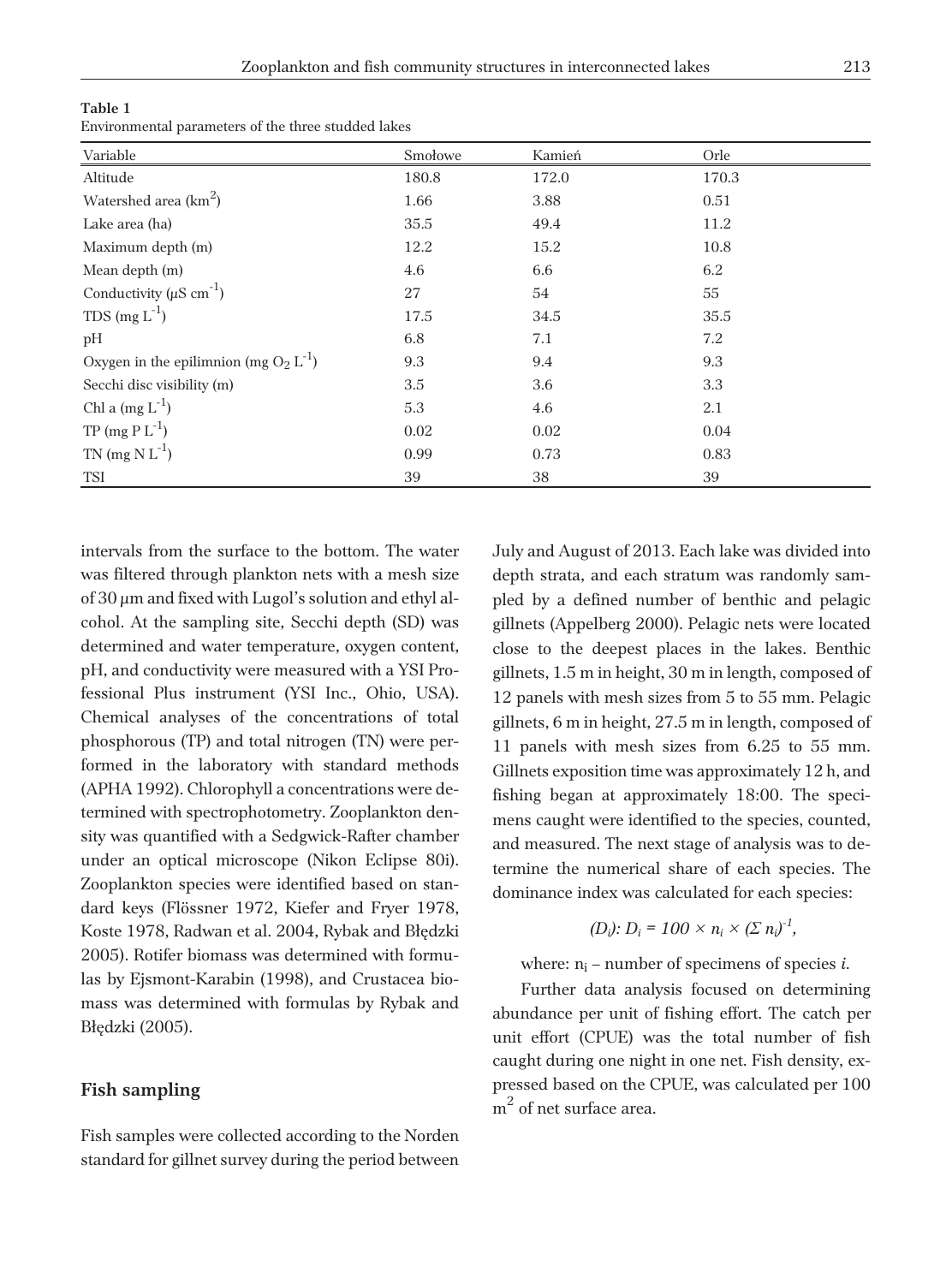#### **Data analysis**

The similarities among the structures of the zooplankton communities in the lakes analyzed and among the fish communities in the lakes analyzed were determined with the Renkonen percentage similarity index (Kwak and Peterson 2007). This index compared the relative proportions of the species in each lake, where relative proportions were normalized as the percentage of all species observed. The percentage of similarity fluctuated from 0% for completely different communities to 100% for very similar communities. This simple percentage of similarity was robust to sample size and species diversity and served as a quantitative measure of community structure (Krebs 1989). Species richness, Shannon–Wiener diversity, and Shannon–Wiener evenness were calculated to compare the overall patterns in the zooplankton and fish communities among the lakes. Diversity indicators were calculated individually for each dataset representing the results of the fish catch in individual nets and zooplankton samples. The Shannon–Wiener diversity (H') index was calculated with the following formula (Krebs 1989):

$$
H' = -\Sigma p_i \times ln(p_i)
$$

where  $p_i$  is the share of specimens of species  $i$  in the whole sample. Shannon–Wiener evenness (J) was calculated for each set as:

# $J=H' \times ln(S)^{-1}$

where *S* is the total number of species in the sample.

Species richness, the Shannon–Wiener diversity index, and the Shannon–Wiener evenness index were compared among the lakes analyzed with non-parametric ANOVA (Kruskal-Wallis test) and the Mann–Whitney U test in *post hoc* analyses. The Bonferroni method for correction of significance level was used to decrease the probability of committing a type I error. All statistical analyses were performed with Statistica 12 (StatSoft, Inc.).

## **Results**

#### **Zooplankton composition**

A total of 15 Rotifera taxa, 18 Cladocera taxa, and nine Copepoda taxa were identified in the three lakes analyzed (Table 2). The total zooplankton abundance and biomass differed significantly in the lakes (Fig. 1a). Higher abundance was primarily associated with rotifer abundance. Rotifers dominated in lakes Smołowe and Orle at a mean share of 62%, while in Lake Kamieñ Copepoda (36.2%) and Cladocera (35.5%) were the dominants. The most isolated of the lakes, Smołowe, had the lowest zooplankton biomass (Fig. 1b). Cladocera was the main component of zooplankton biomass in all the lakes.

Zooplankton species richness differed significantly among the lakes (H =  $7.17$ , P = 0.028, Fig. 2). Much higher species richness was recorded in Lake Orle than in Lake Kamieñ (P < 0.01). The values of the Shannon–Wiener diversity index for zooplankton in the lakes analyzed were similar ( $H = 0.81$ ,  $P =$ 0.669, Fig. 2). However, the values of the Shannon–Wiener evenness index for zooplankton were varied in the compared lakes (H =  $7.88$ , P = 0.02, Fig. 2), and zooplankton evenness was much higher in Lake Kamieñ than in Lake Orle (P < 0.01).

The species structure of planktonic crustaceans and rotifers differed in the lakes analyzed. Only four Rotifera species were noted in all the lakes: *Conochilus unicornis*; *Kellicotia longispina*; *Keratella cochlearis*; *Polyarthra major*. Only three Cladocera species were noted in all three lakes: *Bosmina coregoni*; *Ceriodaphnia quadrangula*; *Holopedium gibberum*. The Copepoda species noted in all the lakes were *Eudiaptomus gracilis*, *Heterocope appendiculata*, *Macrocyclops albidus*, and *Thermocyclops crassus*. The highest value of the similarity index within the lakes for the habitats (littoral vs. pelagic zones) analyzed was recorded in Lake Smołowe (57.3%; Fig. 3). However, comparison among the lakes indicated more similarity in the pelagic (42.7–50.0%) than in the littoral (20.1–26.8%) zones.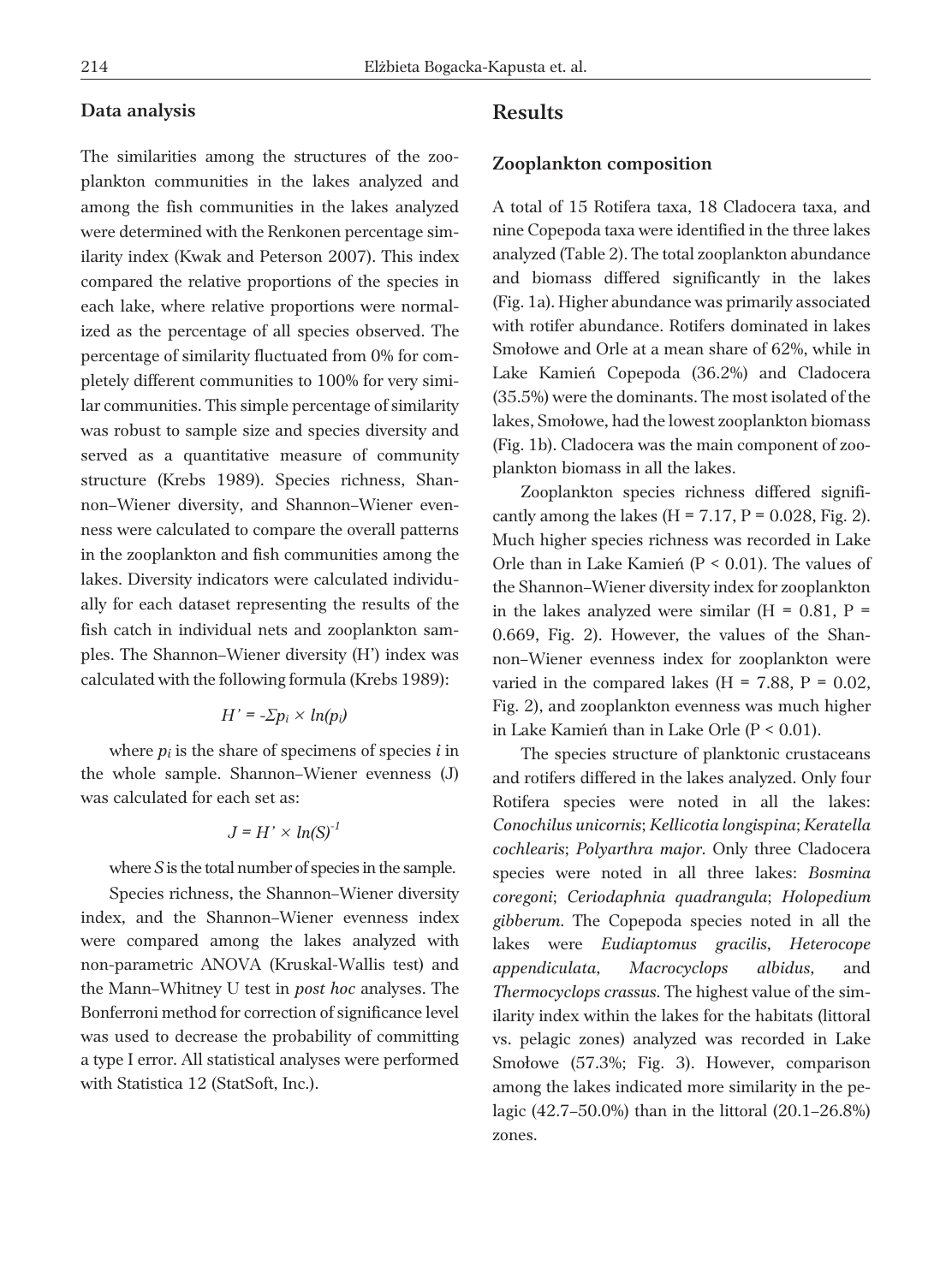## **Table 2**

Species composition and mean zooplankton abundance in littoral and pelagic zones of the three connected lakes in March, June, and August

|                                  | Smołowe  |            | Kamień   |                 | Orle     |         |  |
|----------------------------------|----------|------------|----------|-----------------|----------|---------|--|
|                                  | littoral | pelagic    | littoral | pelagic         | littoral | pelagic |  |
| Rotifera                         |          |            |          |                 |          |         |  |
| Ascomorpha ovalis                | 4.5      |            |          |                 |          |         |  |
| Asplanchna herrickii             | 1.0      | 1.0        |          |                 | 1.0      | 3.0     |  |
| Asplanchna priodonta             |          |            |          | 3.0             |          | 2.0     |  |
| Conochilus unicornis             | 30.0     | 45.0       |          | 10.5            | 2.0      | 26.8    |  |
| Filinia longiseta                |          |            |          |                 |          | 1.0     |  |
| Gastropus stylifer               |          | 17.5       |          |                 |          |         |  |
| Kellicotia longispina            |          | 1.5        | 13.0     | 3.8             | 19.0     | 79.6    |  |
| Keratella cochlearis             | 3.0      | 10.5       |          | 1.3             | 22.0     | 66.8    |  |
| Keratella cochlearis f. hiemalis |          |            |          | 1.5             | 1.0      | 1.7     |  |
| Keratella cochlearis f. tecta    |          |            |          |                 |          | 1.0     |  |
| Keratella quadrata               |          | 4.0        |          |                 | 2.0      | 2.7     |  |
| Lecane curvicornis               | 4.0      |            |          |                 |          |         |  |
| Lecane lunaris                   |          |            | 1.0      |                 |          |         |  |
| Polyarthra major                 | 60.0     | 50.5       | 3.0      | 3.0             | 3.0      | 49.4    |  |
| Testudinella mucronata           | 32.0     |            |          |                 |          | 1.0     |  |
| <b>Total Rotifera</b>            | 134.5    | 130.0      | 17.0     | 23.2            | 50.0     | 234.9   |  |
| Cladocera                        |          |            |          |                 |          |         |  |
| Acroperus harpae                 | 1.0      | 2.0        |          |                 |          |         |  |
| Alona guttata                    | 1.0      |            |          |                 |          |         |  |
| Alonella nana                    | 3.5      | 1.0        | 1.0      |                 |          |         |  |
| Bosmina coregoni                 |          | $5.0\,$    |          | 3.0             |          | 2.0     |  |
| Bosmina longirostris             |          |            | 2.0      | 3.4             | 2        | 1.0     |  |
| Bosmina longispina               |          | 9.5        |          |                 |          | 3.0     |  |
| Ceriodaphnia quadrangula         | 2.0      | 29.5       | 5.0      | 1.0             | 13.1     | 11.0    |  |
| Chydorus sphaericus              | 1.0      |            | 1.0      |                 |          |         |  |
| Daphnia cucullata                |          |            |          |                 |          | 13.3    |  |
| Daphnia cristata                 |          |            |          | 20.5            |          | 36.0    |  |
| Daphnia longiremis               |          |            |          |                 |          | 1.0     |  |
| Diaphanosoma brachyurum          |          |            |          | 1.5             |          |         |  |
| Dunhevedia crassa                | 1.0      |            |          |                 |          |         |  |
| Eurycercus lamellatus            | 2.0      |            |          |                 |          |         |  |
| Holopedium gibberum              |          | 1.0        |          | 3.7             |          | 4.0     |  |
| Pleuroxus uncinatus              | 2.0      |            |          |                 |          |         |  |
| Polyphemus pediculus             |          |            | 3.0      |                 |          |         |  |
| Sida cristalina                  |          |            |          | 1.0             |          | 1.0     |  |
| Total Cladocera                  | $13.5\,$ | 48.0       | 12.0     | 34.1            | 15.1     | 72.3    |  |
| Copepoda                         |          |            |          |                 |          |         |  |
| Cyclopoida naupli                | 34.0     | 21.3       | $3.0\,$  | $8.1\,$         | 86.0     | 55.4    |  |
| Cyclops bohater                  | 1.0      |            |          |                 | 3.0      | 0.0     |  |
| Eudiaptomus gracilis             | $2.0\,$  | 3.7        | 17.0     | 4.8             |          | $2.7\,$ |  |
| Heterocope appendiculata         |          | 7.0        |          | 4.0             |          | $5.0\,$ |  |
| Harpacticoida                    |          |            | $3.0\,$  |                 |          | 1.0     |  |
| Macrocyclops albidus             | $11.5\,$ | $\ \, 8.5$ | $15.5\,$ | $3.2\,$         |          | 7.5     |  |
| Macrocyclops distinctus          |          |            |          |                 |          | $2.0\,$ |  |
| Paracyclops affinis              |          |            | 1.0      | $1.0\,$         |          |         |  |
| Thermocyclops crassus            | 4.0      | $8.0\,$    | 3.0      | $\!\!\!\!\!8.8$ |          | 36.7    |  |
| <b>Total Copepoda</b>            | 52.5     | 48.4       | 42.5     | 29.8            | 89.0     | 110.2   |  |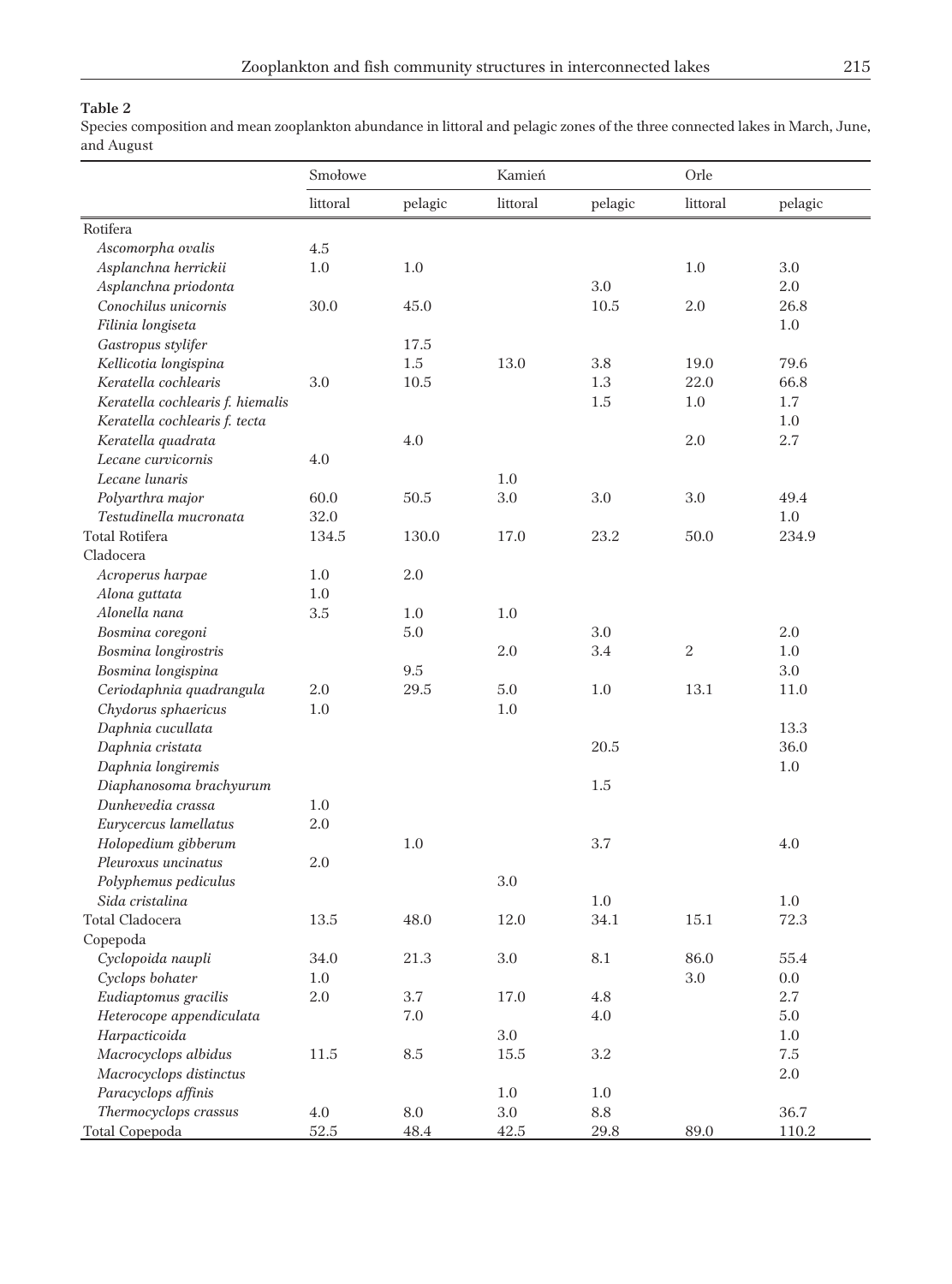

Figure 1. Mean abundance (a) and biomass (b) of Rotifera, Cladocera, and Copepoda in the lakes analyzed.

#### **Fish composition**

A total of 944 fishes belonging to eight species were caught. Percids and cyprinids dominated the overall catches. Perch (*P. fluviatilis*) dominated in lakes Smołowe and Kamień, while roach (*Rutilus rutilus* (L.)) did so in Lake Orle. Perch (58.1% total catch) and roach (34.6% total catch) were caught most frequently, and combined, these two species were 92.7% of the specimens examined. Perch and pike (*E. lucius*) were the only species that occurred in all of the lakes. Vendace (*Coregonus albula* (L.)) only occurred in Lake Kamieñ. No alien fish species were caught in the lakes. The highest value of the domination structure similarity index was noted between lakes Kamieñ and Orle (Table 3). The mean CPUE

values for lakes Smołowe (90.2  $\pm$  25.3) and Kamień  $(91.3 \pm 56.2)$  were significantly statistically lower than that for Lake Orle (135.7  $\pm$  116.7; H = 6.20, P = 0.045). Species richness per unit of fishing effort differed significantly among the lakes analyzed  $(H =$ 6.38,  $P = 0.041$ , Fig. 2). Species richness was much higher in Lake Kamień than in Lake Smołowe (P < 0.01). The Shannon–Wiener diversity index values per unit of fishing effort differed significantly in the lakes analyzed  $(H = 6.20, P = 0.045, Fig. 4)$ . Fish diversity was much higher in Lake Kamieñ than that in Lake Smołowe ( $P < 0.01$ ). The Shannon–Wiener evenness value per unit of fishing effort also differed in the lakes analyzed (H =  $6.20$ , P =  $0.045$ , Fig. 2), and fish evenness in Lake Kamieñ was much higher than that in Lake Smołowe ( $P < 0.01$ ).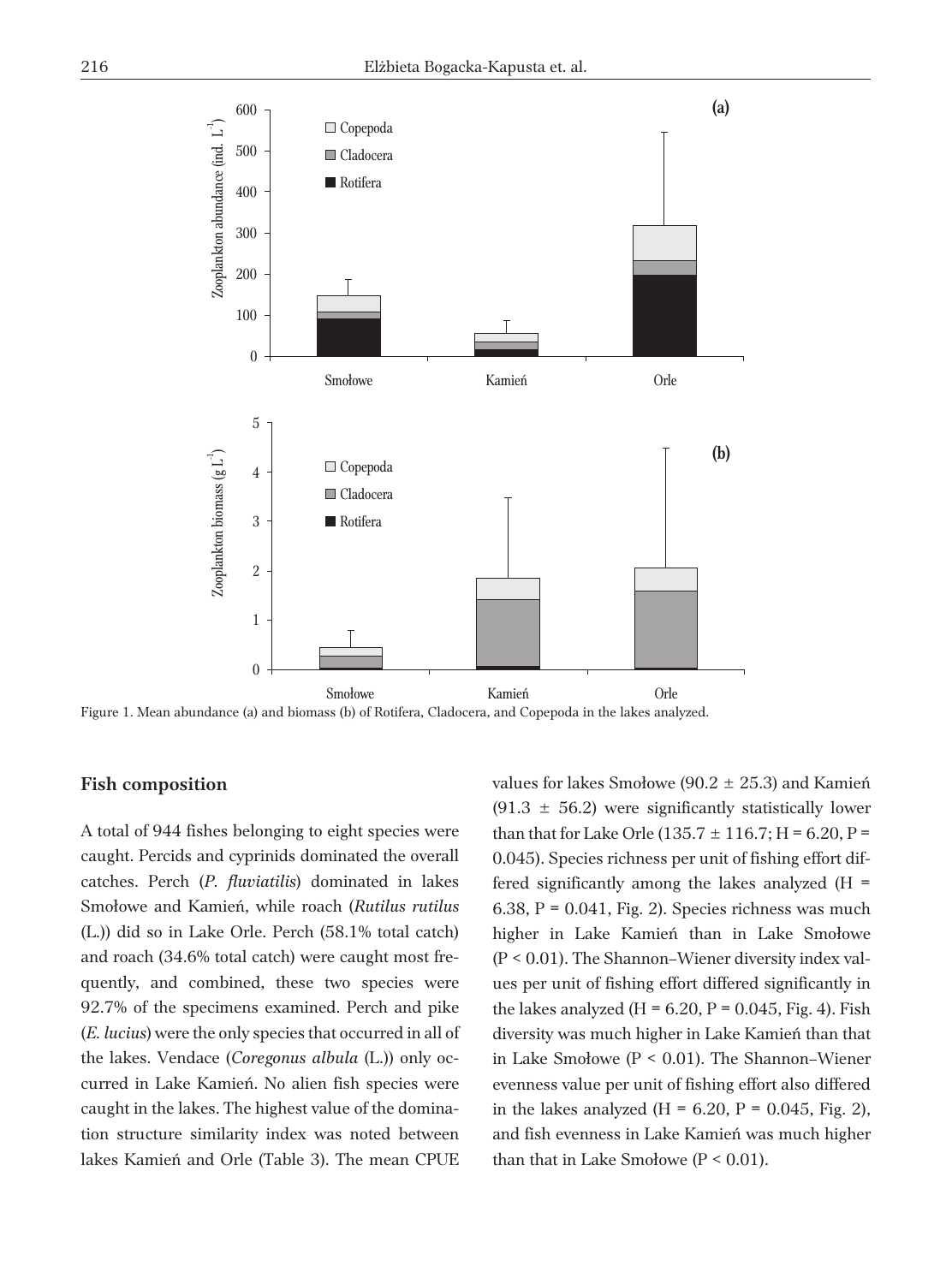

Figure 2. Species richness (a), Shannon–Wiener diversity index (b), and Shannon–Wiener evenness index (c) of the zooplankton and fish communities in the lakes analyzed. Values are median (small square), 25%, and 75% percentiles, whiskers are non-outliers, and points are outliers. Different letters above the boxes indicate significant differences among lakes as indicated by the post hoc analysis of non-parametric ANOVA.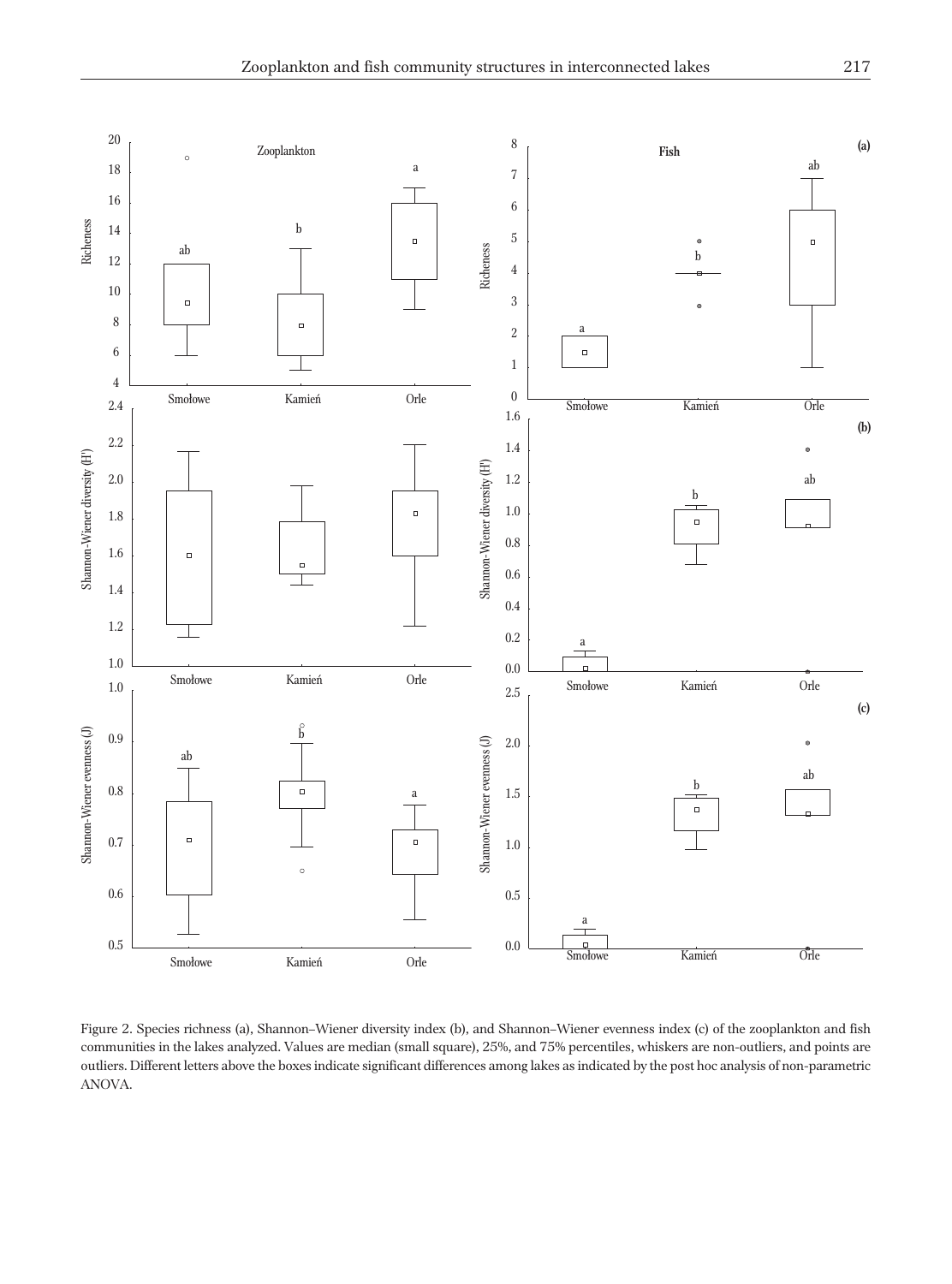#### **Table 3**

Species composition, relative abundance, and similarity index percentages of fish communities caught in the lakes analyzed. Lines indicate the lakes used to calculate similarity index percentages

| Species                          | Smołowe | Kamień | Orle |  |
|----------------------------------|---------|--------|------|--|
| Perch Perca fluviatilis          | 99.4    | 46.3   | 42.0 |  |
| Pike Esox lucius                 | 0.6     | 0.3    | 0.7  |  |
| Roach Rutilus rutilus            |         | 44.0   | 49.5 |  |
| Rudd Scardinius erythrophthalmus |         | 0.3    | 5.2  |  |
| Tench Tinca tinca                |         | 0.8    | 1.6  |  |
| Bleak Alburnus alburnus          |         | 3.3    | 1.0  |  |
| Vendace Coregonus albula         |         | 1.8    |      |  |
| Ruffe Gymnocephalus cernua       |         | 3.5    |      |  |
|                                  | 46.5    |        |      |  |
|                                  | 42.6    |        |      |  |
|                                  |         | 88.4   |      |  |



Figure 3. Renkonen's percentage of similarity, between the littoral and pelagic zones for zooplankton communities in the three connected lakes. Sl – Smołowe in littoral, Sp – Smołowe in pelagic, Kl – Kamień in littoral, Kp – Kamień in pelagic, Ol – Orle in littoral, Op – Orle in pelagic.

#### **Discussion**

Soft water lobelia lakes are considered to be poor in terms of species richness and are characterized by low zooplankton abundance and biomass (Romanowicz et al. 1994, Kraska et al. 2006, Bogacka-Kapusta 2016). Previous studies on these types of lakes indicated that zooplankton density and biomass increased with increasing water trophic status (Romanowicz et al. 1994, Bogacka-Kapusta 2016). Zooplankton species richness was similar in the three lobelia lakes without inlets or outlets

located in the vicinity of Bytowa (Kuczyñska-Kippen et al. 2017). In total, we confirmed 21 Rotifera, 13 Cladocera, and two Copepoda species. The results of the present study indicated that even lakes of very similar ecological conditions that are in close physical proximity differ significantly in terms of species richness. Comparisons of this parameter with the results of earlier studies of the zooplankton of lobelia lakes highlighted that analyzing zooplankton in two habitats, i.e., the pelagic and littoral zones, significantly influenced the values of species richness. The littoral zone in relatively small, shallow lakes has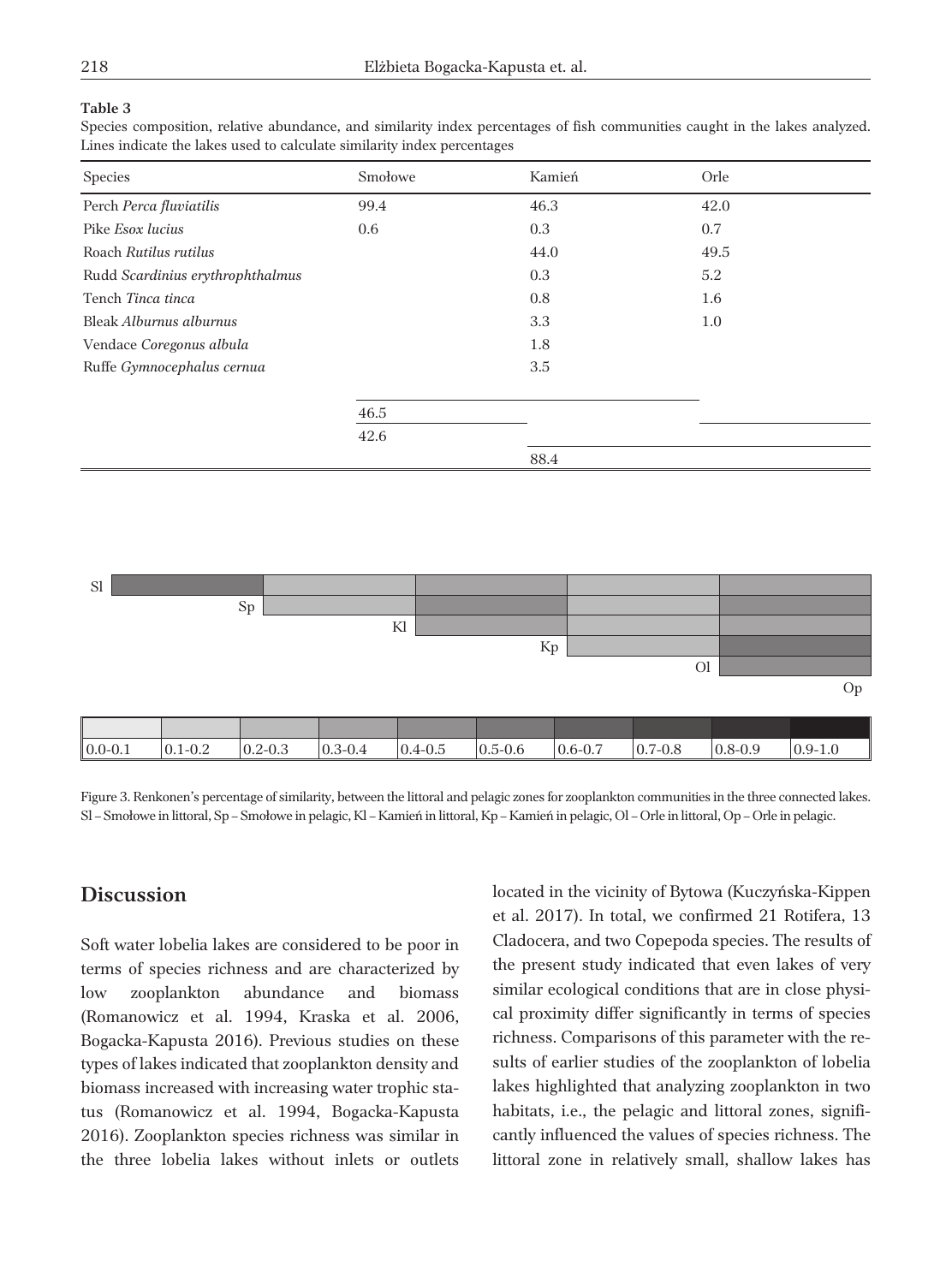a significant influence on zooplankton species composition, quantitative structure, and size. For example, large cladocerans can survive in lakes with plentiful macrophyte cover that provides sufficient shelter from planktivorous fishes (Jeppesen et al. 1998). Macrophytes occurring in lake littoral zones play important roles in increasing habitat heterogeneity, and in the lakes analyzed they could have been a key factor in determining the species richness patterns and ecologically unique zooplankton communities observed.

The zooplankton communities of the lakes analyzed were formed by species that are common in temperate zone lakes, including *C. unicornis*, *K. longispina*, *K. cochlearis*, *P. major*, *B. coregoni*, *C. quadrangula*, *M. albidus*, and *T. crassus*. Similar results were confirmed by studies conducted in lakes in northeastern Poland (Ejsmont-Karabin et al. 2020, Karpowicz and Ejsmont-Karabin 2021) and in three soft water lobelia lakes (Kuczyñska-Kippen et al. 2017). Rare species also occurred, including *Daphnia longiremis*, *H. gibberum*, and *H. appendiculata*, which are considered glacial relics in Poland (Karpowicz and Ejsmont-Karabin 2021). *H. gibberum* is a species considered to have low Ca requirements (Jeziorski and Yan 2006), which could explain its frequent occurrence in dystrophic (Karpowicz and Ejsmont-Karabin 2021) and lobelia (Kuczyñska-Kippen et al. 2017) lakes.

The connectivity of the lakes could have had a significant influence on overall species richness of both zooplankton (Hobæk et al. 2002, Cottenie and De Meester 2003, Scheffer et al. 2006) and fishes (Magnuson et al. 1998, Öhman et al. 2006, Bellard et al. 2019). Fish are visual predators that target large prey, which leads to zooplankton communities that are characterized by species and specimens of small body sizes (Vanni 1987, Li et al. 2017). The lakes analyzed were characterized by significant shares of zooplankton of large body sizes (*H. gibberum*, *H. appendiculata*, *Daphnia cristata*), which indicated that the predation pressure of planktivorous fishes was not high. Additionally, fish density in the lakes analyzed was significantly lower than that in

harmonic lakes in northeastern Poland (Kapusta et al. 2021).

The abundance and diversity of fish differed significantly in the lakes analyzed. The lowest fish species richness was confirmed in Lake Smołowe, which previously had much lower water pH (Banaś and Gos 1998). The physicochemical parameters of the lake most probably changed as the result of natural processes that occurred from the periodic mortality of submerged sphagnum populations (Bociąg et al. 2013). The release of organic matter from sediments led to dystrophication and increased pH. Previously, the water pH was 5–5.4, which is why it is not surprising that only perch and pike inhabited the lake since these species are resistant to water acidification (Holmgren and Appelberg 2000, Öhman et al. 2006). Changes in water pH, which are advantageous for fishes that are sensitive to low pH, did not alter fish species composition. Lake Smolowe remained inhabited only by those species that are resistant to low pH. It is plausible that the most important factor influencing the distribution of fishes in the lakes analyzed was colonization potential. The periodic stream connecting lakes Smołowe and Kamień did not provide a good dispersion route for fishes from the neighboring water body.

This study indicated that many uncertainties remain concerning the significance of hydrological connectivity in shaping zooplankton communities in soft water lobelia lakes. Significant differences in zooplankton communities in lakes with different connectivity conditions suggest that lake isolation could be a predictor of ecological processes that shape zooplankton communities. Hydrological connectivity in lakes influences the potential of fish colonization. This study indicated that fish were not evenly distributed in the three lakes; however, fish community similarity was not correlated with zooplankton community similarity. Perhaps this was because all the lakes differed significantly in terms of fish species richness. Furthermore, invertebrate predators could have exerted substantial predation pressure on the zooplankton in the lakes analyzed, particularly since fish abundance was low. These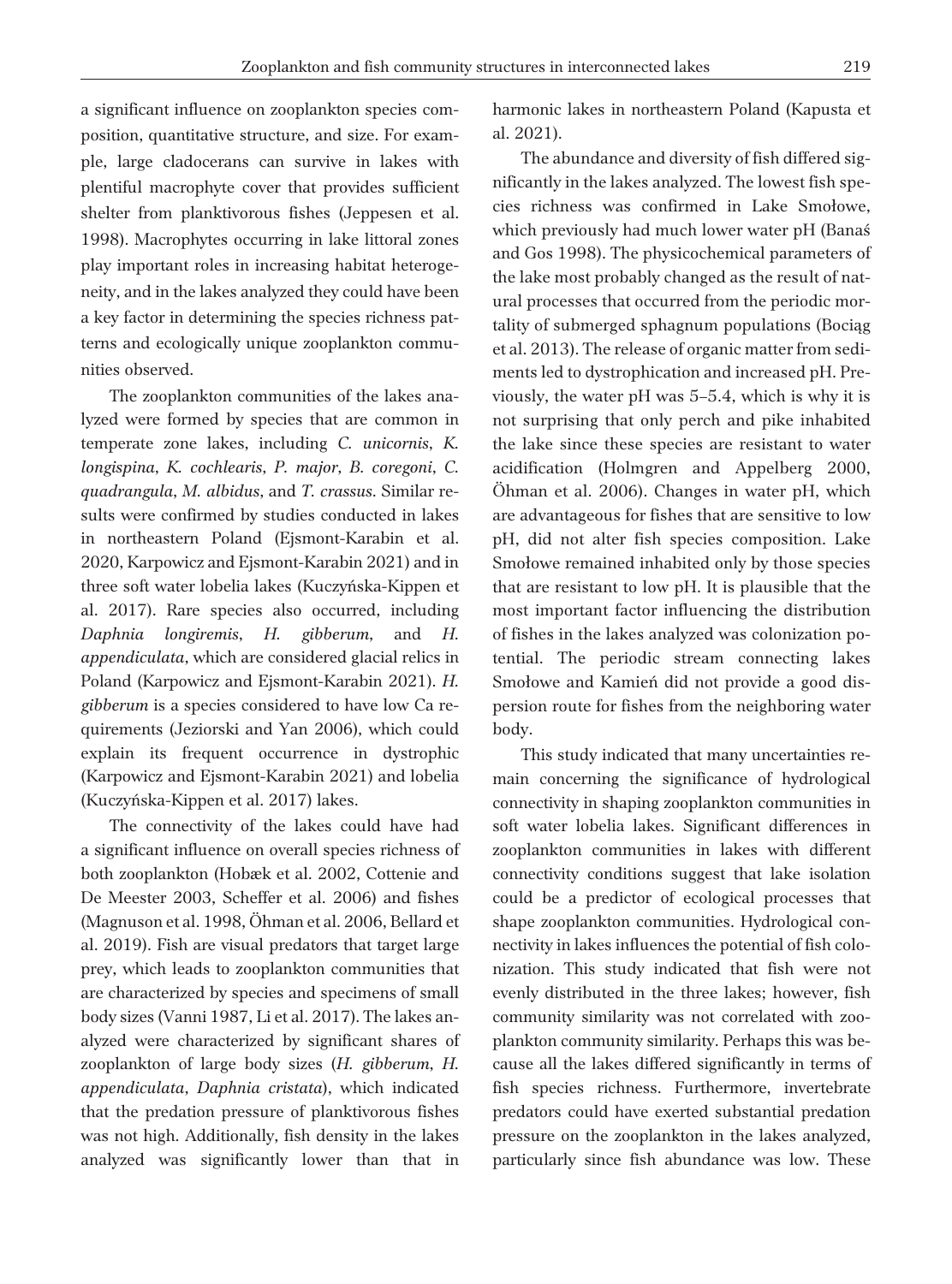possibilities, which have yet to be studied, underscore the necessity of conducting further research on zooplankton communities of soft water lakes.

**Acknowledgments**. The study was conducted as part of statutory topic no. S-009 of the Stanisław Sakowicz Inland Fisheries Institute in Olsztyn. We would like to thank the anonymous reviewers for their valuable comments that helped us to improve the manuscript greatly.

**Author contributions**. E.B.K. designed the study, analyzed the zooplankton, and drafted the manuscript; M.B. analyzed the zooplankton data and revised a draft of the manuscript; A.K. analyzed the fish fauna data and drafted the manuscript.

#### **ORCID iD**

Elżbieta Bogacka-Kapusta: **https://orcid.org/ 0000-0002-6146-5229** Magdalena Bowszys: **b** https://orcid.org/ 0000-0001-5760-6650 Andrzej Kapusta: https://orcid.org/ 0000-0001-8979-5468

# **References**

- APHA, (1992). 1992, Standard methods for water and wastewaters analyzing, American Public Health Association, New York.
- Banaś. K., Gos, K. (1998). Transformation of submerged vegetation in the process of acidification of oligotrophic lakes in Pomerania In: Degradation threats and lake protection (Ed.) W. Lange, D. Borowiak, Wydawnictwo DJ, Gdañsk: 161-171 (in Polish).
- Bellard, C., Englund, G., Hugueny, B. (2019). Biotic and abiotic drivers of species loss rate in isolated lakes. Journal of Animal Ecology, 88(6), 881-891.
- Bociąg, K., Banaś, K., Bogacka-Kapusta, E., Kapusta, A., Manikowska-Ślepowrońska, B., Nowiński, K., Pełechata, A., Rekowska, E., Wêdzonka, J. 2013. Management plan for the protection of the Jezioro Smołowe Nature Reserve. Gdañsk-Olsztyn-Poznañ-Chalin (in Polish).
- Bogacka-Kapusta, E. (2016). Evaluation of the state of lobelia lake conservation using zooplankton. In: Lobelia lakes in the second decade of the twenty-first century (Ed.) K. Bociąg, D. Borowiak, FRUG Gdańsk: 98-110 (in Polish).
- Borowiak, D., Piotrowicz, R., Nowiñski, K., Klimaszyk, P. (2020). Soft-water lobelia lakes in Poland. In: Polish River Basins and Lakes–Part I. The Handbook of Environmental Chemistry (Ed.) E. Krzeniewska, M. Harnisz, Springer: Berlin/Heidelberg, Germany: 89-118.

Brucet, S., Pédron, S., Mehner, T., Lauridsen, T. L., Argillier, C., Winfield, I. J., Volta, P., Emmrich, M., Hesthagen, T., Holmgren, K., Benejam, L., Kelly, F., Krause, T., Palm, A., Rask, M., Jeppesen, E. (2013). Fish diversity in European lakes: geographical factors dominate over anthropogenic pressures. Freshwater Biology, 58(9), 1779-1793.

Cottenie, K., De Meester, L. (2003). Connectivity and cladoceran species richness in a metacommunity of shallow lakes. Freshwater Biology, 48(5), 823-832.

- Dodson, S. (1992). Predicting crustacean zooplankton species richness. Limnology and Oceanography, 37(4), 848–856.
- Dodson, S. I., Lillie, R. A., Will-Wolf, S. (2005). Land use, water chemistry, aquatic vegetation, and zooplankton community structure of shallow lakes. Ecological Applications, 15(4), 1191-1198.
- Ejsmont-Karabin, J. (1998). Empirical equations for biomass calculation of planktonic rotifers. Polskie Archiwum Hydrobiologii 45(4), 513-522.
- Ejsmont-Karabin, J., Kalinowska, K., Karpowicz, M. (2020). Structure of ciliate, rotifer, and crustacean communities in lake systems of Northeastern Poland. In: Polish River Basins and Lakes. Part II (Ed.) E. Korzeniewska, M. Harnisz, Springer, Cham: 77-101.
- Feiner, Z. S., Coulter, D. P., Krieg, T. A., Donabauer, S. B., Höök, T. O. (2016). Environmental influences on fish assemblage variation among ecologically similar glacial lakes. Environmental Biology of Fishes, 99(11), 829-843.
- Flössner, D. (1972). Krebstiere, Crustacea, Kiemen-und Blattfusser, Branchiopoda, Fischlause, Branchiura. VEB Gustav Fischer Verlag, Jena.
- Heese, T. (2000). Ichthyofauna of selected lobelia lakes (North Poland). Folia Universitatis Agriculturae Stetinensis. Piscaria, 27, 83-92.
- Heim, K. C., Arp, C. D., Whitman, M. S., Wipfli, M. S. (2019). The complementary role of lentic and lotic habitats for Arctic grayling in a complex stream-lake network in Arctic Alaska. Ecology of Freshwater Fish, 28(2), 209-221.
- Hessen, D. O., Faafeng, B. A., Smith, V. H., Bakkestuen, V., Walseng, B. (2006). Extrinsic and intrinsic controls of zooplankton diversity in lakes. Ecology, 87(2), 433-443.
- Hessen, D. O., Bakkestuen, V., Walseng, B. (2007). Energy input and zooplankton species richness. Ecography, 30(6), 749-758.
- Holmgren, K., Appelberg, M. (2000). Size structure of benthic freshwater fish communities in relation to environmental gradients. Journal of Fish Biology, 57(5), 1312-1330.
- Hobæk, A., Manca, M., Andersen, T. (2002). Factors influencing species richness in lacustrine zooplankton. Acta Oecologica, 23(3), 155-163.
- Jackson, D. A., Peres-Neto, P. R., Olden, J. D. (2001). What controls who is where in freshwater fish communities the roles of biotic, abiotic, and spatial factors. Canadian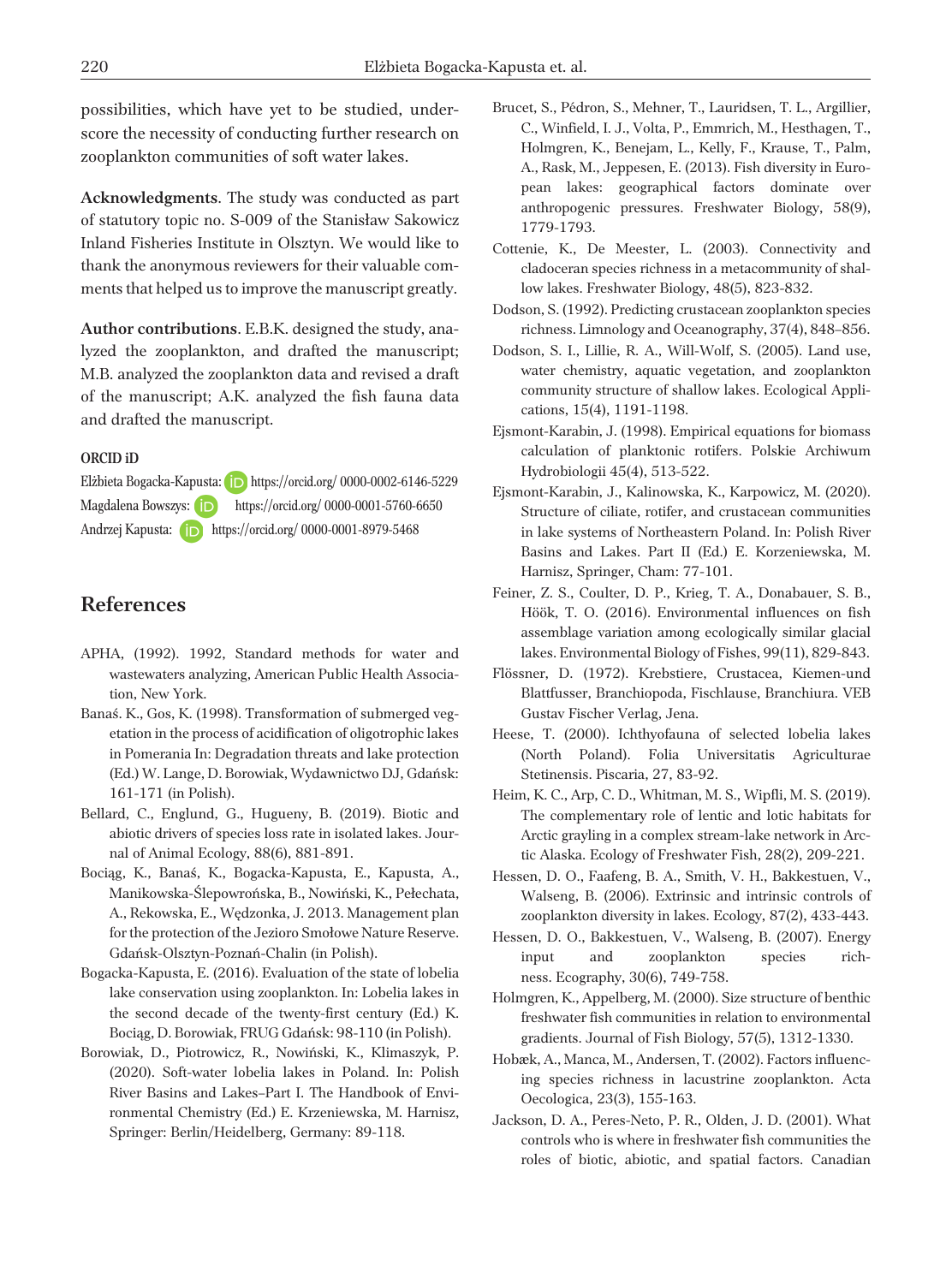Journal of Fisheries and Aquatic Sciences, 58(1), 157-170.

- Jeppesen E., Lauridsen T.L., Kairesalo T., Perrow M.R. (1998). Impact of submerged macrophytes on fish-zooplankton interactions in lakes. In: The Structuring Role of Submerged Macrophytes in Lakes. Ecological Studies (Analysis and Synthesis), vol. 131, (Ed.) E. Jeppesen, M. Søndergaard, M. Søndergaard, K. Christoffersen, Springer, New York, NY.
- Jeppesen, E., Jensen, J. P., Sřndergaard, M., Lauridsen, T., Landkildehus, F. (2000). Trophic structure, species richness and biodiversity in Danish lakes: changes along a phosphorus gradient. Freshwater Biology, 45(2), 201-218.
- Jeziorski, A., Yan, N. D. (2006). Species identity and aqueous calcium concentrations as determinants of calcium concentrations of freshwater crustacean zooplankton. Canadian Journal of Fisheries and Aquatic Sciences, 63(5), 1007-1013.
- Kapusta, A., Czarkowski, T. K. (2016). Ichthyofauna of lobelia lakes. In: Lobelia lakes in the second decade of the twenty-first century (Ed.) K. Bociąg, D. Borowiak, FRUG Gdañsk: 112-120 (in Polish).
- Kapusta, A., Czarnecki, B., Duda, A., Hutorowicz, J., Jarmołowicz, S., Napiórkowska-Krzebietke, K., Prusiñska, M., Stawecki, K., Wiszniewski, G., Bogacka-Kapusta, E., Traczuk, P. (2021). Fish communities in mesotrophic and eutrophic lakes in northern Poland. Komunikaty Rybackie, 5, 8-12 (in Polish).
- Karpowicz, M., Ejsmont-Karabin, J. (2021). Diversity and structure of pelagic zooplankton (Crustacea, Rotifera) in NE Poland. Water, 13(4), 456.
- Kiefer, F., Fryer, G. (1978). Das Zooplankton der Binnengewässer. 2. Teil. E. Schweizerbart'sche Verlagsbuchhandlung. Science Publishers, Stuttgart.
- Koste, W. (1978). Rotatoria die rädertiere Mitteleuropas begründet von Max Voigt – Monogononta. 2. Auflage neubearbeitet von Walter Koste. Gebrüder Borntraeger. Berlin, Stuttgart.
- Kragh, T. (2020). Early fish colonization and community development in a shallow re-established lake. Ecological Engineering, 155, 105956.
- Kraska, M., Piotrowicz, R., Klimaszyk, P., Kuczyñska-Kippen, N., Szelag-Wasielewska, E. (2006). Biodiversity in three lobelian lakes in relation to the catchment area influence. Acta Agrophysica, 7(2), 401-413.
- Krebs, C. J. (1999). Ecological Methodology. Addison Wesley Longman Inc., California.
- Kristensen, E., Sand-Jensen, K., Kristensen, J. S. B., Pedersen, M. E., Baastrup-Spohr, L., Kragh, T. (2020). Early fish colonization and community development in a shallow re-established lake. Ecological Engineering, 155, 105956.
- Kuczyñska-Kippen, N., Klimaszyk, P., Piotrowicz, R. (2017). Zooplankton communities in three adjacent softwater lobelia lakes of slightly differentiated morphology and trophic state. Limnological Review, 17(4), 207-214.
- Kwak, T. J., Peterson, J. T. (2007). Community indices, parameters, and comparisons. In: Analysis and Interpretation of Freshwater Fisheries Data (Ed.) C. S. Guy, M. L. Brown, American Fisheries Society: Bethesda: 677- 763.
- Li, Y., Xie, P., Zhang, J., Tao, M., Deng, X. (2017). Effects of filter-feeding planktivorous fish and cyanobacteria on structuring the zooplankton community in the eastern plain lakes of China. Ecological Engineering, 99, 238-245.
- MacDougall, A. S., Harvey, E., McCune, J. L., Nilsson, K. A., Bennett, J., Firn, J., Bartley, T., Grace, J. B., Kelly, J., Tunney, T. D., McMeans, B., Matsuzaki, S.-I. S., Kadoya, T., Esch, E., Cazelles, K., Lester, N., McCann, K. S. 2018. Context-dependent interactions and the regulation of species richness in freshwater fish. Nature Communications, 9, 973.
- Magnuson, J. J., Tonn, W. M., Banerjee, A., Toivonen, J., Sanchez, O., Rask, M. (1998). Isolation vs. extinction in the assembly of fishes in small northern lakes. Ecology, 79(8), 2941-2956.
- Murphy, K. J. (2002). Plant communities and plant diversity in softwater lakes of northern Europe. Aquatic Botany, 73(4), 287-324.
- Laske, S. M., Haynes, T. B., Rosenberger, A. E., Koch, J. C., Wipfli, M. S., Whitman, M., Zimmerman, C. E. (2016). Surface water connectivity drives richness and composition of Arctic lake fish assemblages. Freshwater Biology, 61(7), 1090-1104.
- Öhman, J., Buffam, I., Englund, G., Blom, A., Lindgren, E., Laudon, H. (2006). Associations between water chemistry and fish community composition: a comparison between isolated and connected lakes in northern Sweden. Freshwater Biology, 51(3), 510-522.
- Olden, J. D., Jackson, D. A., Peres-Neto, P. R. (2001). Spatial isolation and fish communities in drainage lakes. Oecologia, 127(4), 572-585.
- Radwan, S., Bielañska-Grajner, I., Ejsmont-Karabin, J. (2004). General part, Monogononta – taxonomical part. In: Rotifera. Freshwater fauna of Poland (Ed.) S. Radwan S., Polskie Towarzystwo Hydrobiologiczne, Uniwersytet Łódzki. Oficyna Wydawnicza Tercja, Łódź (in Polish).
- Romanowicz W., Szyper H., Kraska M. 1994. Zooplankton of 37 lobelia lakes in the Bytów Lake District and Tuchola Forest. In: Lobelia lakes. Characteristics, functioning and protection. Part II (Ed.) M. Kraska, Idee Ekol. Seria Szkice, 7(5), 17-29 (in Polish).
- Rybak, J. I., Błędzki, L. A. (2005). Copepods, Copepoda: Cyclopoida. Identification key. Biblioteka Monitoringu Środowiska, Warszawa (in Polish).